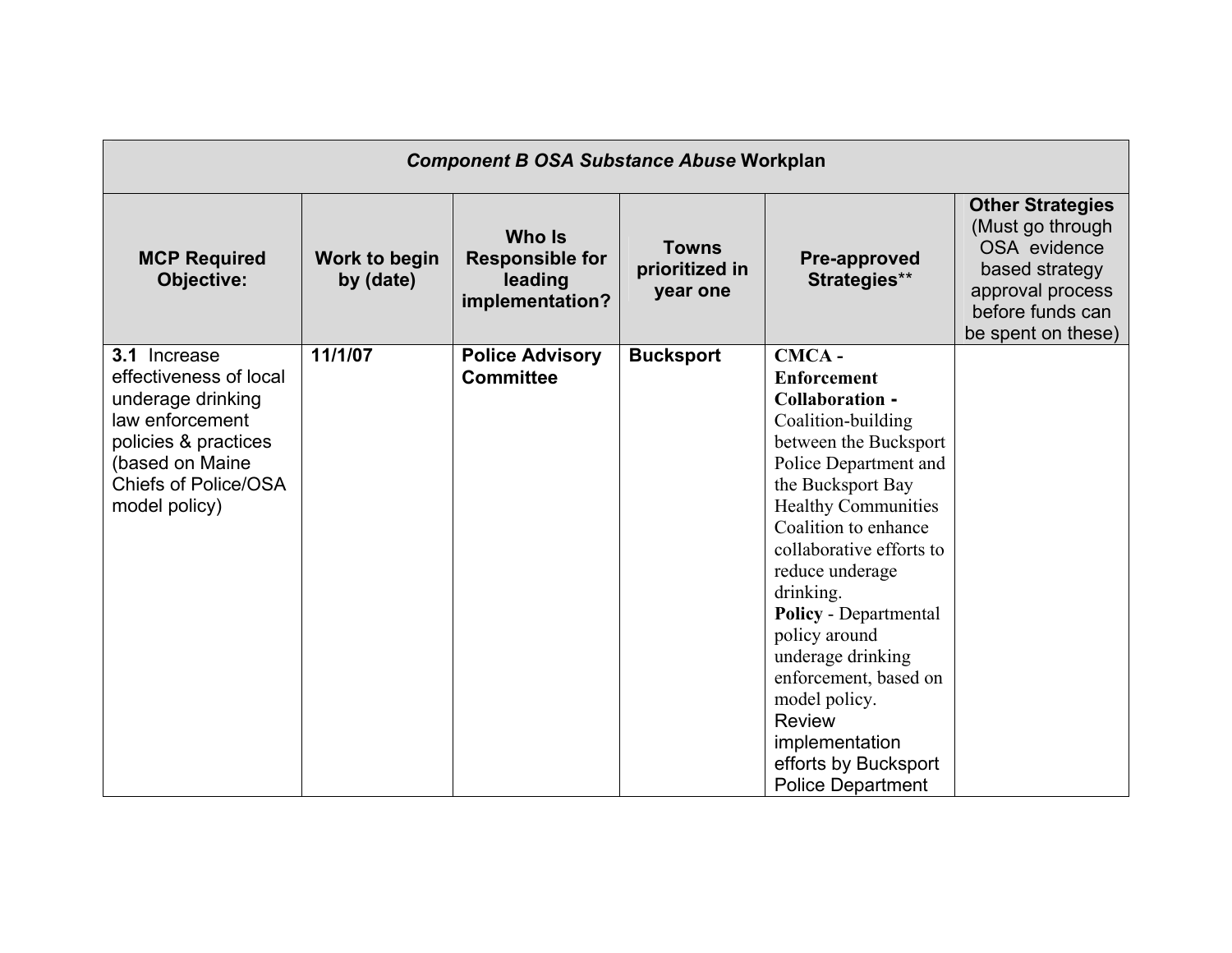|                                                                                                                                                 |         |                                                                                                       |                                                           | on model policy.<br><b>Enforcement</b><br>Increase enforcement<br>actions related to<br>underage drinking,<br>furnishing, and<br>hosting laws<br>Evaluate<br>effectiveness of<br>compliance efforts.                                 |  |
|-------------------------------------------------------------------------------------------------------------------------------------------------|---------|-------------------------------------------------------------------------------------------------------|-----------------------------------------------------------|--------------------------------------------------------------------------------------------------------------------------------------------------------------------------------------------------------------------------------------|--|
| 3.2 Increase use of<br>recommended<br>parental monitoring<br>practices for<br>underage drinking                                                 | 11/1/07 | <b>Provider</b><br><b>Network</b><br><b>Subcommittee</b><br><b>Health Planning</b><br><b>Director</b> | <b>Bucksport</b><br><b>Orland</b><br><b>Verona Island</b> | <b>Social Marketing</b><br><b>Education</b><br><b>Highlight OSA</b><br>Parent Campaign<br>and effective<br>monitoring practices<br>in local media and<br>public access<br>programming,<br>stakeholder<br>websites and PTO<br>groups. |  |
| Increase<br>3.3 <sub>2</sub><br>effectiveness of<br>retailers policies and<br>practices that restrict<br>access to alcohol by<br>underage youth | 11/1/07 | <b>Police Advisory</b><br><b>Committee</b><br><b>Health Planning</b><br><b>Director</b>               | <b>Bucksport</b>                                          | $CMCA -$<br><b>Policy-Retailers</b><br>Continue efforts to<br>appeal to Hannaford<br>to increase security<br>efforts by instituting<br>capping system to<br>restrict access to<br>alcohol by underage                                |  |